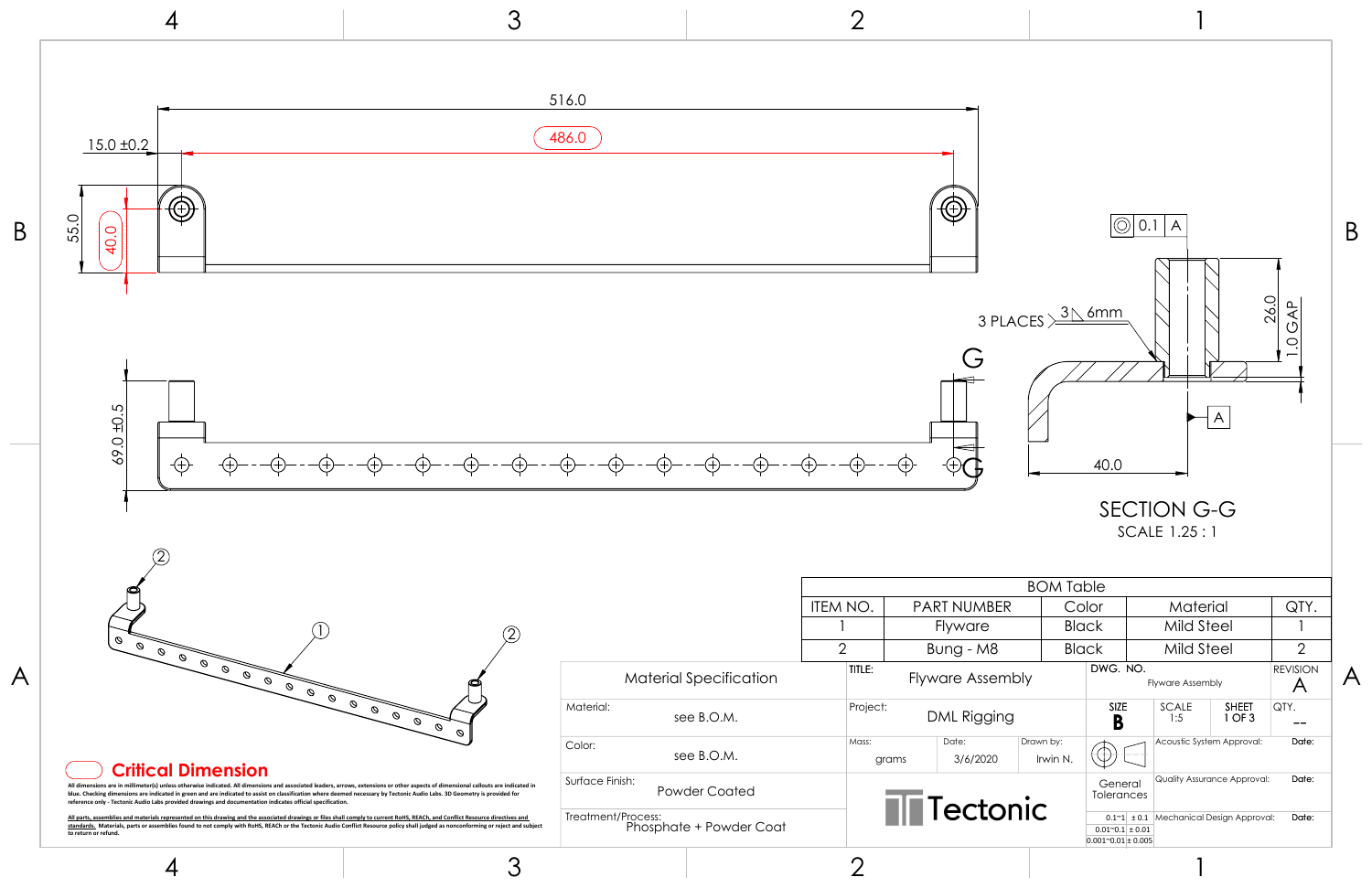$\circ$ 15.0

45.4

75.8

106.1

136.5

166.9

197.3

227.6



R15.0

## $2 \times \emptyset$  12.0 THRU

4

3

2

1

1

All dimensions are in millimeter(s) unless otherwise indicated. All dimensions and associated leaders, arrows, extensions or other aspects of dimensional callouts are indicated in<br>blue. Checking dimensions are indicated in **reference only - Tectonic Audio Labs provided drawings and documentation indicates official specification.**

<u>All parts, assemblies and materials represented on this drawing and the associated drawings or files shall comply to current RoHS. REACh, and Conflict Resource directives and<br><u>standards.</u> Materials, parts or assemblies fo</u>



ם<br>|16.0